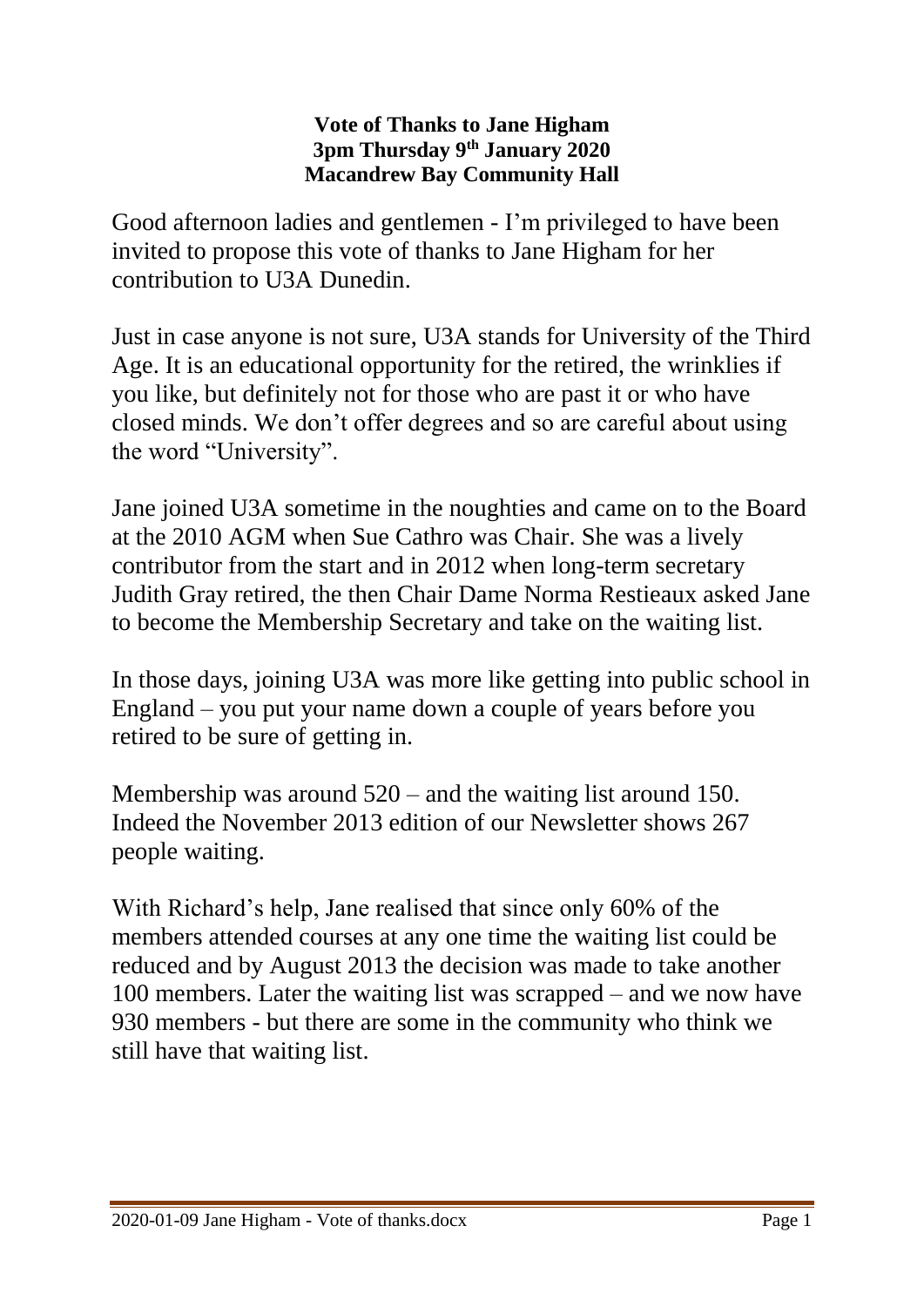This membership growth required that more places had to be found in the courses and the Salmond and Knox venues were augmented first by the Leith Valley Bowling Club which initially took 100 but later was reconfigured to take 148. There was another move to use the 150 spaces at the Otago Golf Club and both of these sites are now our regular venues.

Jane followed Doug Holborow into the chair in 2015 and, unusually, served for two years, seeing the organisation grow and expand with the formation of Small Groups – we call them Discussion Groups now – Jane was keen to join one of the first groups. Judith Cowley was Board Member in charge and the groups started slowly but steadily. I understand that Jane remained a member of the Art discussion group right through.

Jane liked a tidy organisation and led a sub-committee to sort and archive the records and deposit them at the Hocken over the 2018-19 summer. She had a strong team and the job was done in record time.

As a Board member, she was due to retire at the AGM in 2019 but I heard her say how much she loved the organisation and so I was easily able to persuade her to be minute secretary in 2019 and she responded to the current lack of a Vice Chair by agreeing to be nominated back onto the Board for 2020, and serve as Vice Chair for 2020.

Her minutes were excellent, usually delivered within 48 hours of the meeting (often within 24) and rarely needed amendment. She encouraged the addition of 'To Do' lists at the end of the minutes so that everyone would have their homework and could be called to account in Matters Arising at the next meeting. She was one who worked hard at the tasks and stayed on duty until the job was thoroughly well done.

We have a database of courses which shows who develops, convenes and assists with the running of courses – Jane's name appears in virtually every Series we have run, sometimes more than once.